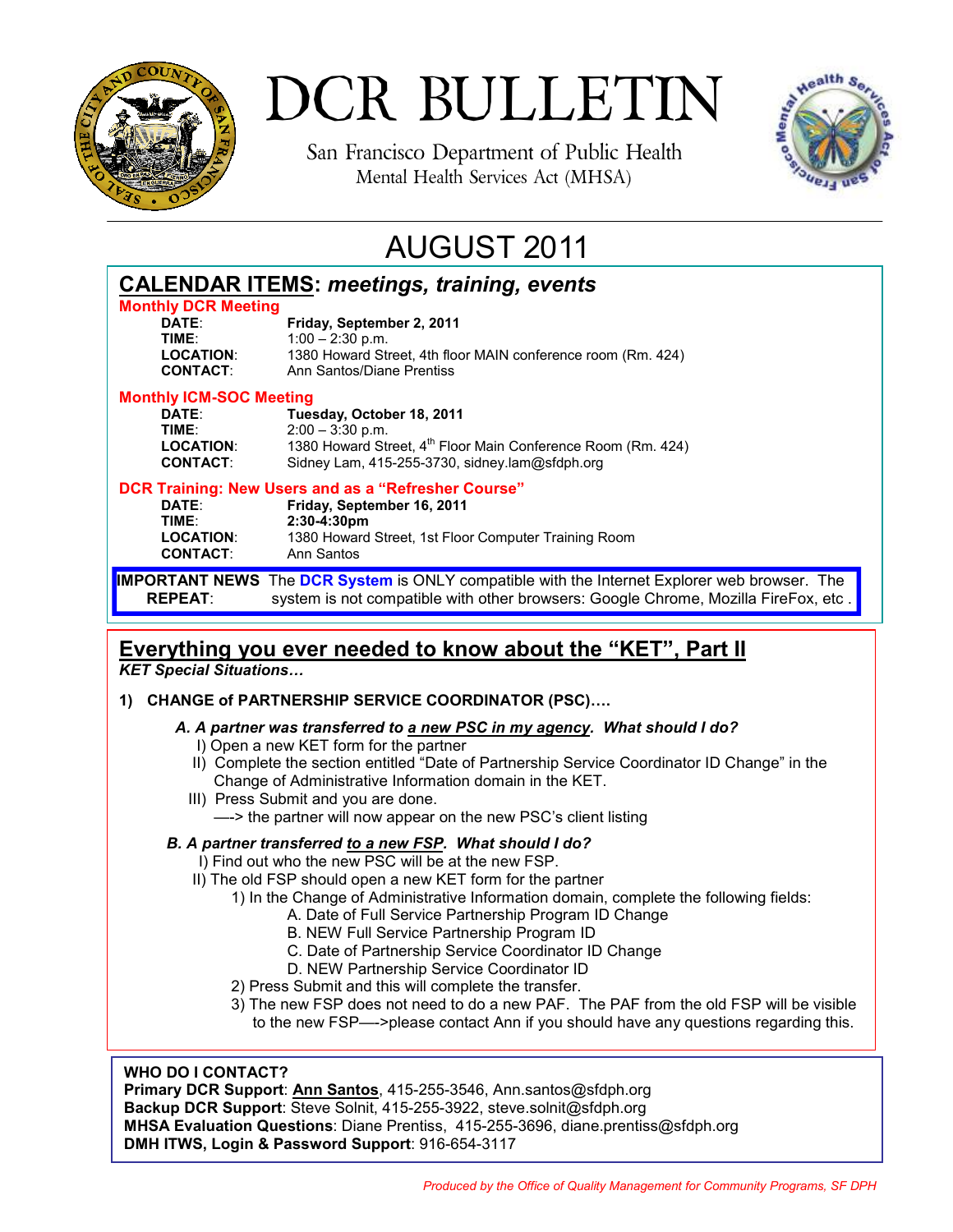

## DCR BULLETIN

San Francisco Department of Public Health Mental Health Services Act (MHSA)



## AUGUST 2011

#### **Everything you ever needed to know about the "KET", Part II**

*KET Special Situations…*

#### *2) DISCONTINUATION of a partner from the FSP*

#### *A. A partner left the program. What should I do?*

- I) Open a new KET form for the partner
- II) In the Change Of Administrative Information domain:
	- 1) Enter the date the partner left the program in the "Date of Partnership Status Change"
	- 2) Select "Discontinuation"
	- 3) Select the principal reason for the discontinuation
	- 4) Press submit and you are done
		- —>The partner will no longer appear on the active partners list, but you can still find them by going to the Partnerships menu & select "Inactive Partners".

#### *B. A partner frequently goes AWOL. Should I create a KET?*

- I) If a client disappears from his/ her residential setting for a short periods (less than a month), there is no need to create a KET.
- II) If a client disappears for a month or longer, create a KET to show a residential status change. If you do not know where the partner is staying, choose "unknown" as the new residential situation.

#### *3) REACTIVATION:*

#### *A. A partner who was discharged from the FSP program came back. What should I do?*

- I) The partner needs to be reactivated:
	- 1) On the Partnership menu, select "Inactive Partners"
	- 2) Find the partner in the inactive list and click on their name
	- 3) You will see a box below labeled "Date to Reactivate"
	- 4) Enter the date that the partner returned for services
	- 5) Press the "Reactivate" button
		- A) If the partner was inactive for less than a year, the prior PAF will be retained
		- B) If the partner was inactive for a year of more, the system will create a new PAF which you need to complete and then save.

—> please contact Ann if you should have any questions regarding this process.

#### *4) DELETION of KET:*

#### *A) I created a KET by mistake. What should I do?*

I) Just delete the information on the KET and save it.

 —> Unfortunately, the DCR System does not allow for KET records to be deleted when created by mistake

*Please be sure to LOG-IN to the DCR at least once a week to check for any Quarterly Reports coming due!*